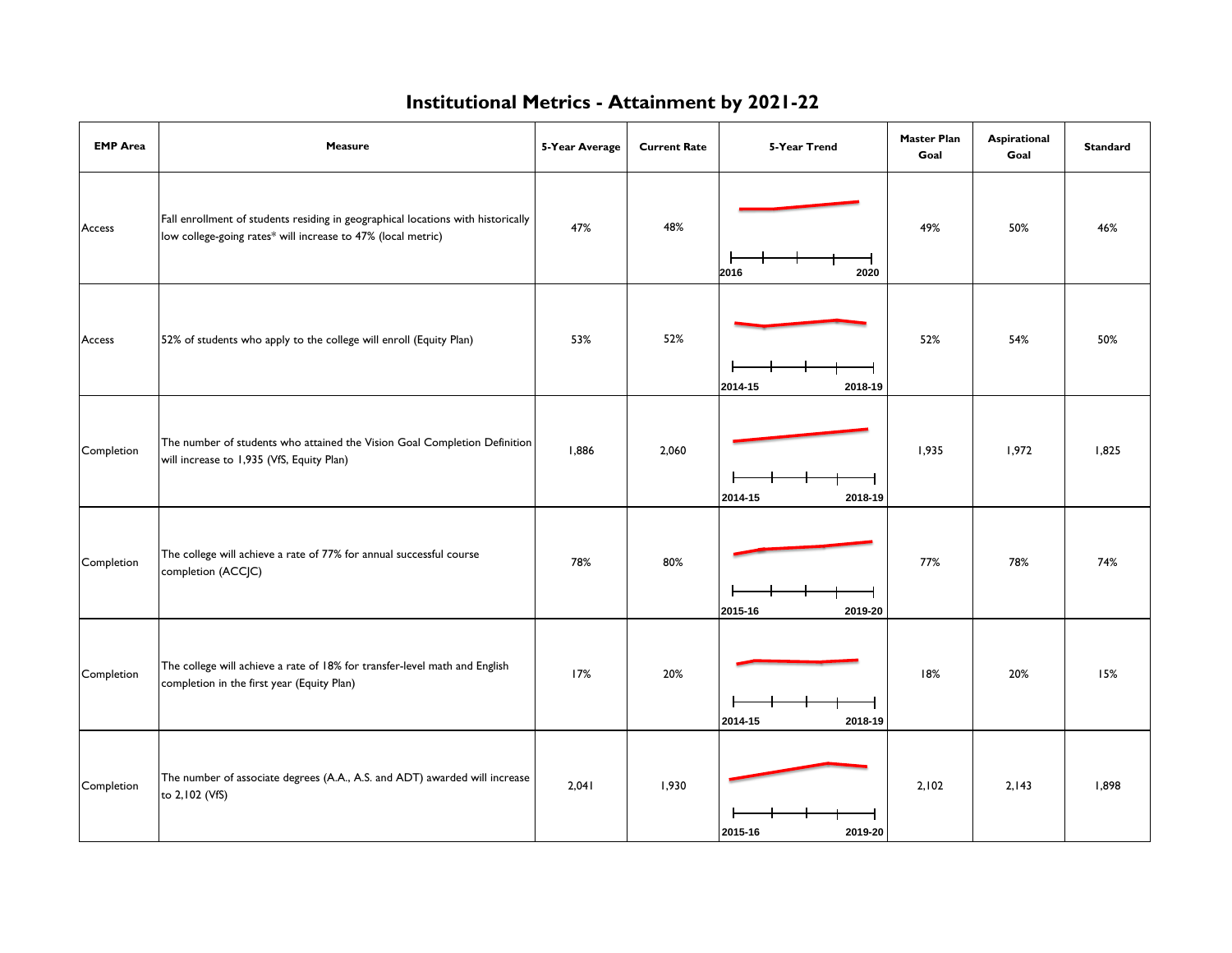## **Institutional Metrics - Attainment by 2021-22**

| Completion           | The number of associate degrees (A.A. or A.S.) awarded will increase to<br>1,406 (ACCJC)                        | 1,365 | 1,060 | 2015-16<br>2019-20 | 1,406 | 1,433 | 1,007 |
|----------------------|-----------------------------------------------------------------------------------------------------------------|-------|-------|--------------------|-------|-------|-------|
| Completion           | The number of certificates awarded will increase to 692 (VfS, ACCJC)                                            | 659   | 717   | 2015-16<br>2019-20 | 692   | 705   | 652   |
| Completion           | The college will attain an overall retention rate of 75% from fall to winter<br>(Equity Plan)                   | 74%   | 72%   | 2014-15<br>2018-19 | 75%   | 77%   | 71%   |
| Transfer             | The number of students who transfer to a UC or CSU will increase to 2,377<br>(VfS)                              | 2,331 | 2,485 | 2014-15<br>2018-19 | 2,447 | 2,494 | 2,308 |
| Transfer             | The number of students who transfer to any four-year institution will<br>increase to 2,777 (Equity Plan, ACCJC) | 2,645 | 2,834 | 2014-15<br>2017-18 | 2,777 | 2,830 | 2,615 |
| Unit<br>Accumulation | The average units earned per completed associate degree will decrease to<br>90 (VfS)                            | 95    | 94    | 2018-19<br>2014-15 | 90    | 88    | 96    |
| Workforce            | 42% of students who were enrolled in a career technical education program<br>will obtain a living wage (VfS)    | 40%   | 43%   | 2014-15<br>2017-18 | 42%   | 43%   | 36%   |